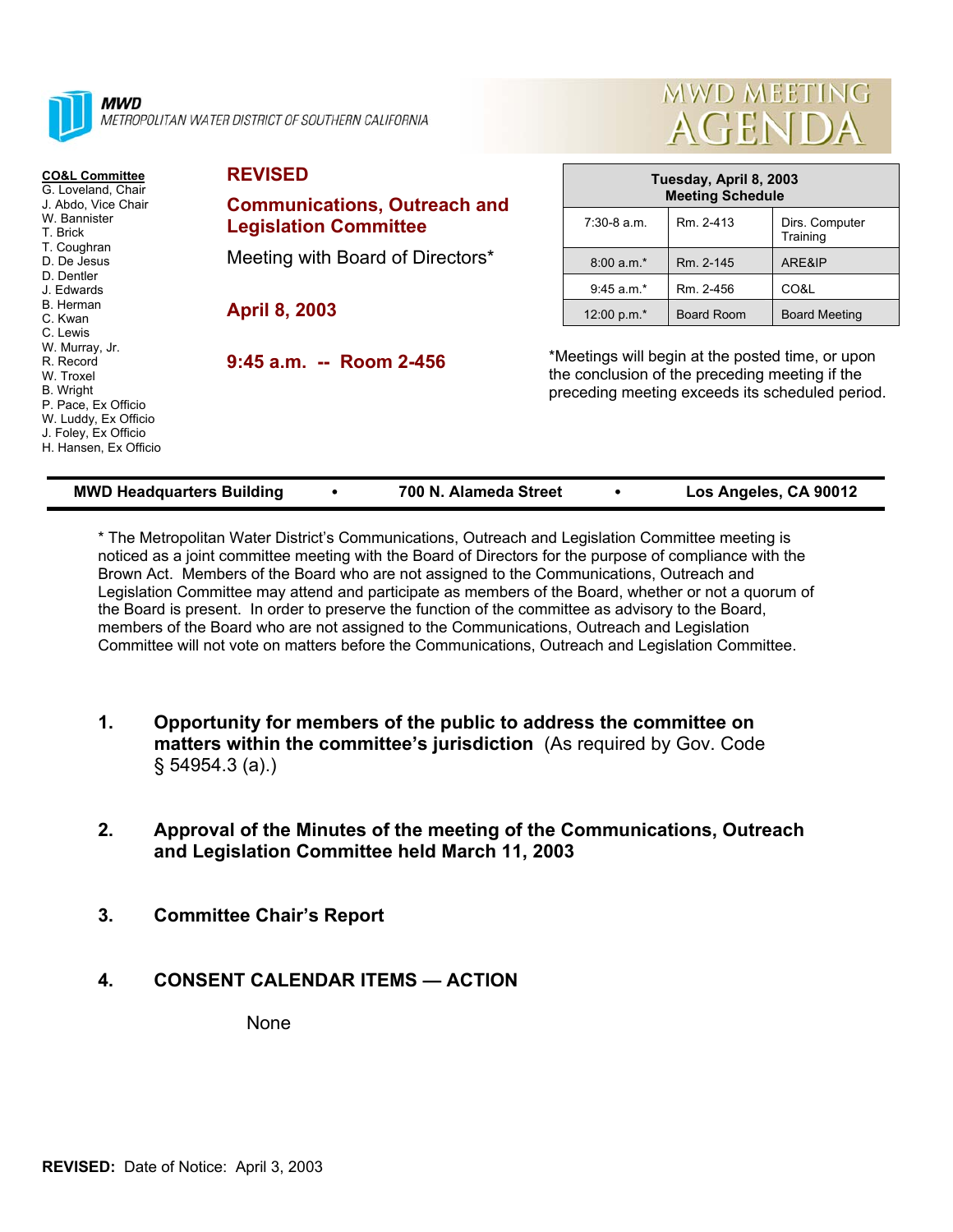# **5. OTHER BOARD ITEMS — ACTION**

- 9-4 Express support, if amended, for AB 83 (Corbett and Firebaugh): Consumer right to know legislation for bottled and vended water. (CO&L)
- 9-5 Express support for SB 21 (Machado Linden): Water: Water Security, Clean Drinking Water, Coastal and Beach Protection Act of 2002. (CO&L) **(To be mailed separately)**

#### **6. BOARD INFORMATION ITEMS**

10-5 SB 906 (Escutia - Whittier): Water districts. (CO&L)

### **7. COMMITTEE ITEMS**

a. Legislative Activities

 Legislative Reports and Updates Washington, DC Reports Sacramento Reports

- b. Update on Medical Outreach Program
- c. Update on Outdoor Water Conservation Outreach Program
- d. Review and coordinate approach to Proposition 50 funding

#### **8. MANAGEMENT REPORT**

a. Report of Group Manager, External Affairs

#### **9. FOLLOW-UP ITEMS**

None

# **10. FUTURE AGENDA ITEMS**

# **11. ADJOURNMENT**